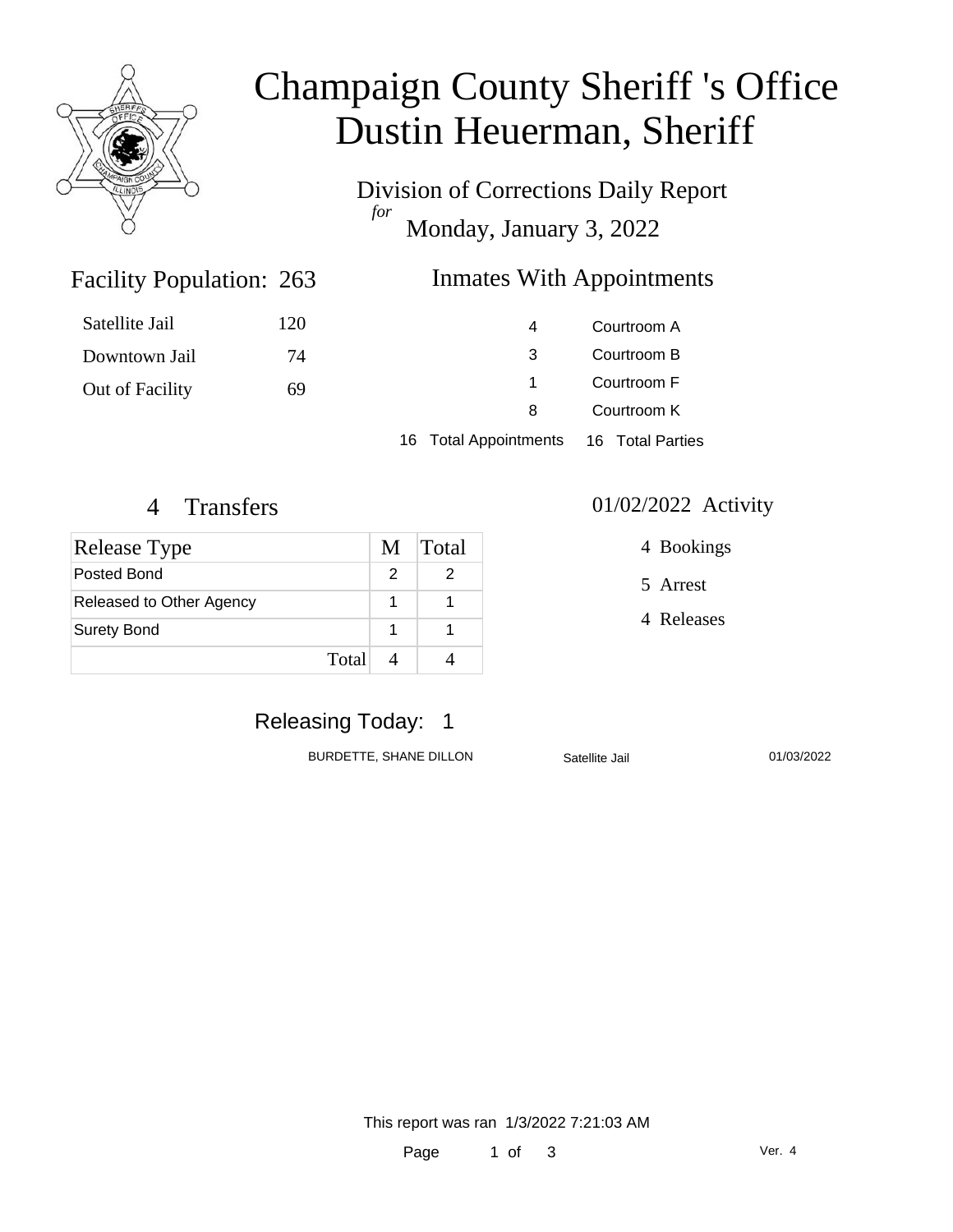

# Champaign County Sheriff 's Office Dustin Heuerman, Sheriff

Division of Corrections Daily Report *for* Monday, January 3, 2022

#### Custody Status Count

- Electronic Home Dentention 11
	- Felony Arraignment 6
	- Felony Pre-Sentence 6
		- Felony Pre-Trial 204
	- Felony Pre-Trial DUI 3
	- Felony Sentenced CCSO 2
	- Felony Sentenced IDOC 17
		- Hold Other 2
	- Misdemeanor Arraignment 3
		- Misdemeanor Other 1
		- Misdemeanor Pre-Trial 2
- Misdemeanor Sentenced CCSO 2
	- Petition to Revoke 1
	- Remanded to DHS 2
	- Traffic Sentenced CCSO 1
		- Total 263

This report was ran 1/3/2022 7:21:03 AM